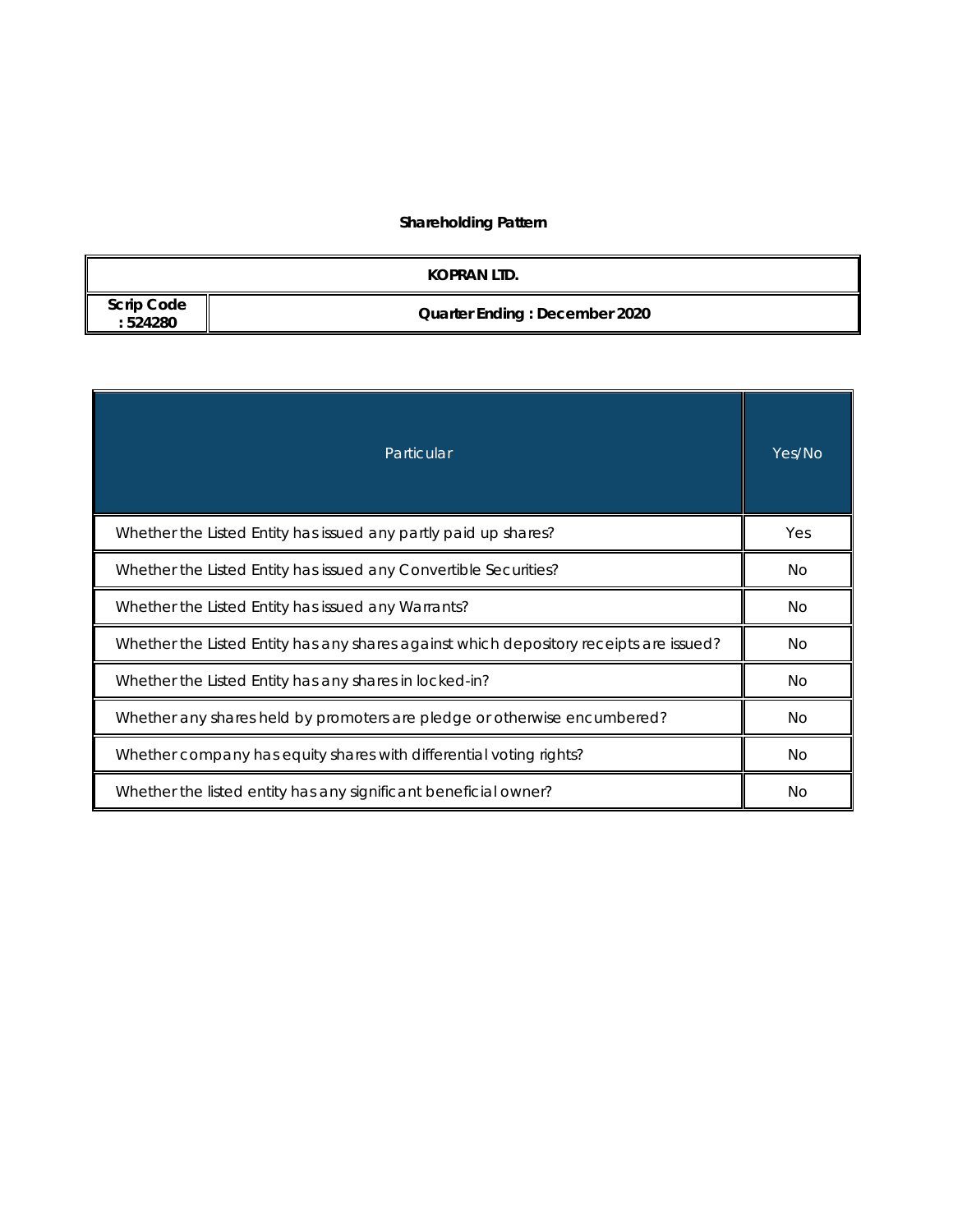## **Summary statement holding of specified securities**

| Category of<br>shareholder               | No. of<br>shareholders | No. of fully<br>paid up<br>equity<br>shares<br>held | No. of<br>Partly<br>paid-<br><b>up</b><br>equity<br>shares<br>held | Total no.<br>shares<br>held | Shareholding<br>as a % of<br>total no. of<br>shares<br>(calculated<br>as per SCRR,<br>1957) As a %<br>of $(A+B+C2)$ | No. of<br>Voting<br>Rights | Total<br>as a %<br><b>of</b><br>Total<br>Voting<br>right | No. of equity<br>shares held in<br>dematerialized<br>form |
|------------------------------------------|------------------------|-----------------------------------------------------|--------------------------------------------------------------------|-----------------------------|---------------------------------------------------------------------------------------------------------------------|----------------------------|----------------------------------------------------------|-----------------------------------------------------------|
| (A) Promoter &<br>Promoter<br>Group      | 19                     | 1,89,34,203                                         |                                                                    | 1,89,34,203                 | 43.78                                                                                                               | 1,89,34,203                | 43.78                                                    | 1,89,34,203                                               |
| (B) Public                               | 33,217                 | 2,43,15,273                                         | 3,126                                                              | 2,43,18,399                 | 56.22                                                                                                               | 2,43,18,399                | 56.22                                                    | 2,40,21,669                                               |
| (C1) Shares<br>underlying DRs            |                        |                                                     |                                                                    |                             | 0.00                                                                                                                |                            | 0.00                                                     |                                                           |
| (C2) Shares<br>held by<br>Employee Trust |                        |                                                     |                                                                    |                             | 0.00                                                                                                                |                            | 0.00                                                     |                                                           |
| $(C)$ Non<br>Promoter-Non<br>Public      |                        |                                                     |                                                                    |                             | 0.00                                                                                                                |                            | 0.00                                                     |                                                           |
| <b>Grand Total</b>                       | 33,236                 | 4,32,49,476                                         | 3,126                                                              | 4,32,52,602                 | 100.00                                                                                                              | 4,32,52,602                | 100.00                                                   | 4,29,55,872                                               |

**Note:** C=C1+C2 Grand Total=A+B+C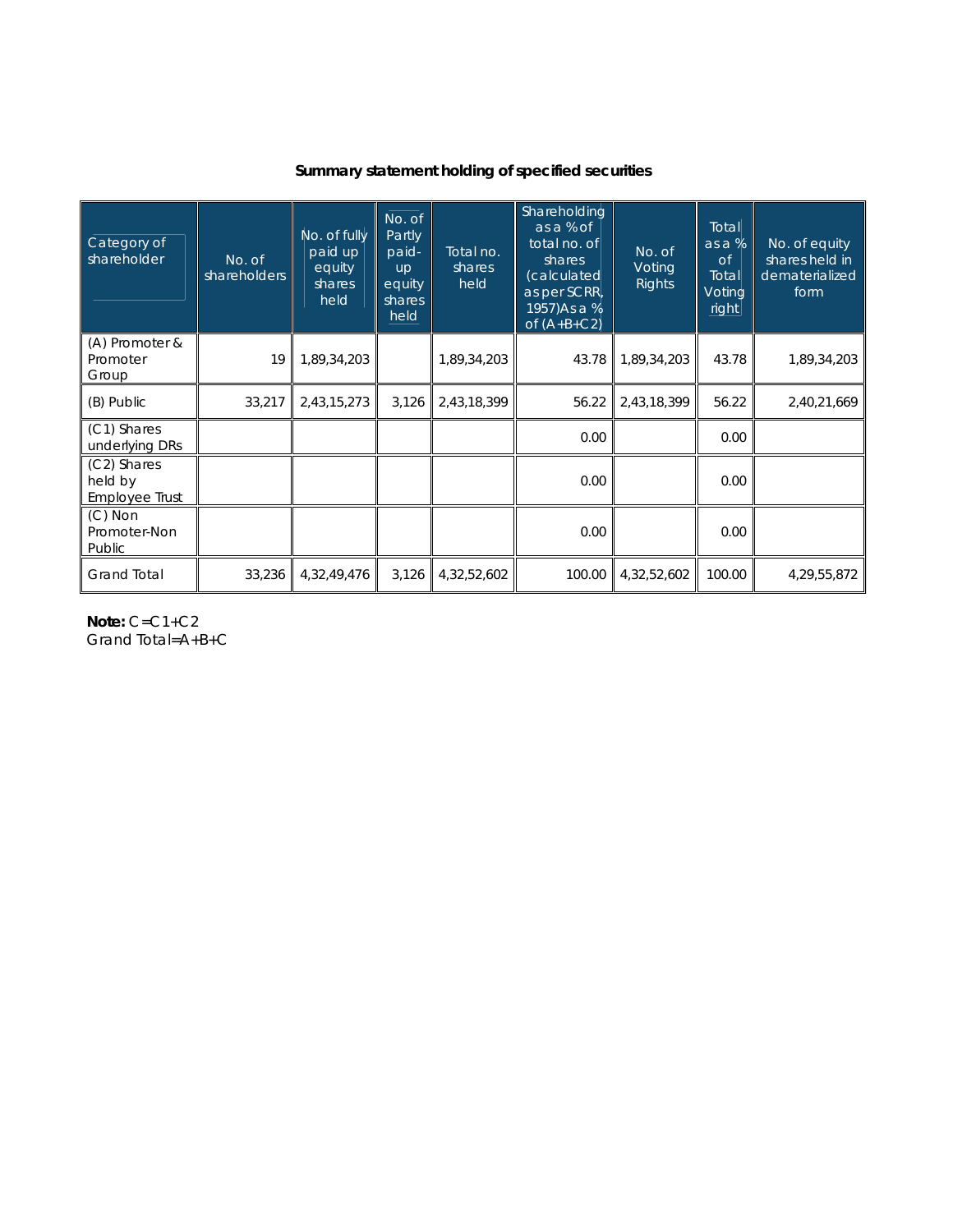Shareholding Pattern

### **KOPRAN LTD.**

**Scrip Code :** 524280 **Quarter Ending :** December 2020

### **Statement showing shareholding pattern of the Promoter and Promoter Group**

| Category of<br>shareholder            | Nos. of<br>shareholders | No. of fully<br>paid up<br>equity shares<br>held | No. of<br>Partly<br>paid-up<br>equity<br>shares<br>held | Total nos.<br>shares held | Shareholding as a %<br>of total no. of shares<br>(calculated as per<br>SCRR, 1957)As a % of<br>$(A+B+C2)$ | Number of equity<br>shares held in<br>dematerialized<br>form |
|---------------------------------------|-------------------------|--------------------------------------------------|---------------------------------------------------------|---------------------------|-----------------------------------------------------------------------------------------------------------|--------------------------------------------------------------|
| A1) Indian                            |                         |                                                  |                                                         |                           | 0.00                                                                                                      |                                                              |
| Individuals/Hindu<br>undivided Family | 12                      | 54,81,410                                        |                                                         | 54,81,410                 | 12.67                                                                                                     | 54,81,410                                                    |
| Rajendra Somani                       | $\mathbf{1}$            | 23,24,250                                        |                                                         | 23,24,250                 | 5.37                                                                                                      | 23,24,250                                                    |
| Susheel Somani                        | $\mathbf{1}$            | 8,71,900                                         |                                                         | 8,71,900                  | 2.02                                                                                                      | $\overline{8,}71,900$                                        |
| Hridai Shusheel<br>Somani             | $\mathbf{1}$            | 1,16,900                                         |                                                         | 1,16,900                  | 0.27                                                                                                      | 1,16,900                                                     |
| Mridula Somani                        | $\mathbf{1}$            | 2,28,900                                         |                                                         | 2,28,900                  | 0.53                                                                                                      | 2,28,900                                                     |
| Surendra Somani                       | $\mathbf{1}$            | 5,03,075                                         |                                                         | 5,03,075                  | 1.16                                                                                                      | 5,03,075                                                     |
| Jaya Somani                           | $\mathbf{1}$            | 2,58,500                                         |                                                         | 2,58,500                  | 0.60                                                                                                      | 2,58,500                                                     |
| Adarsh Somani                         | $\mathbf{1}$            | 1,81,250                                         |                                                         | 1,81,250                  | 0.42                                                                                                      | 1,81,250                                                     |
| Suhrid Somani                         | $\mathbf{1}$            | 93,300                                           |                                                         | 93,300                    | 0.22                                                                                                      | 93,300                                                       |
| Vandana Somani                        | $\mathbf{1}$            | 3,25,200                                         |                                                         | 3,25,200                  | 0.75                                                                                                      | 3,25,200                                                     |
| Somani Kumkum                         | $\mathbf{1}$            | 35,635                                           |                                                         | 35,635                    | 0.08                                                                                                      | 35,635                                                       |
| Varun Somani                          | $\mathbf{1}$            | 2,72,500                                         |                                                         | 2,72,500                  | 0.63                                                                                                      | 2,72,500                                                     |
| Nupur Somani                          | $\mathbf{1}$            | 2.70.000                                         |                                                         | 2,70,000                  | 0.62                                                                                                      | 2.70.000                                                     |
| Any Other (specify)                   | $\overline{7}$          | 1,34,52,793                                      |                                                         | 1,34,52,793               | 31.10                                                                                                     | 1,34,52,793                                                  |
| Debonair<br>Publication Pvt. Ltd.     | $\mathbf{1}$            | 1,000                                            |                                                         | 1,000                     | 0.00                                                                                                      | 1,000                                                        |
| G. Claridge &<br>Company Limited      | $\mathbf{1}$            | 3,42,500                                         |                                                         | 3,42,500                  | 0.79                                                                                                      | 3,42,500                                                     |
| <b>Oricon Enterprises</b><br>Ltd.     | $\mathbf{1}$            | 60,17,183                                        |                                                         | 60,17,183                 | 13.91                                                                                                     | 60,17,183                                                    |
| Parijat Shipping<br>and Finale Ltd.   | $\mathbf{1}$            | 3,85,209                                         |                                                         | 3,85,209                  | 0.89                                                                                                      | 3,85,209                                                     |
| Kopran Lifestyle Ltd                  | $\mathbf{1}$            | 3,950                                            |                                                         | 3,950                     | 0.01                                                                                                      | 3.950                                                        |
| Sarvamangal<br>Mercantile Co. Ltd.    | $\mathbf{1}$            | 29,02,951                                        |                                                         | 29,02,951                 | 6.71                                                                                                      | 29,02,951                                                    |
| Panorama Finvest<br>Pvt. Ltd.         | $\mathbf{1}$            | 38,00,000                                        |                                                         | 38,00,000                 | 8.79                                                                                                      | 38,00,000                                                    |
| Sub Total A1                          | 19                      | 1,89,34,203                                      |                                                         | 1,89,34,203               | 43.78                                                                                                     | 1,89,34,203                                                  |
| A2) Foreign                           |                         |                                                  |                                                         |                           | 0.00                                                                                                      |                                                              |
| $A = A1 + A2$                         | 19                      | 1,89,34,203                                      |                                                         | 1,89,34,203               | 43.78                                                                                                     | 1,89,34,203                                                  |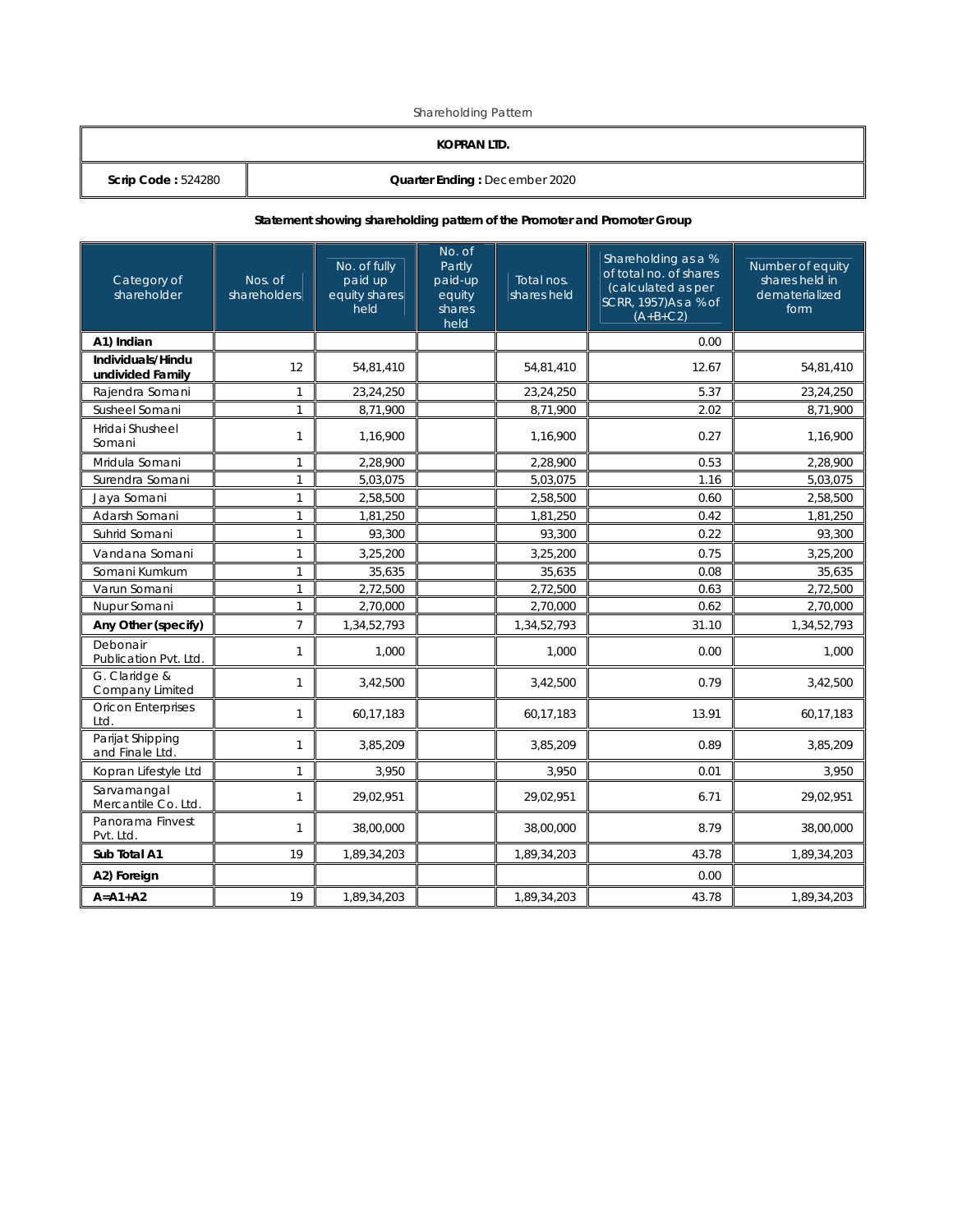Shareholding Pattern Public Shareholder

### **KOPRAN LTD.**

**Scrip Code :** 524280 **Quarter ending :** December 2020

#### **Statement showing shareholding pattern of the Public shareholder**

| Category & Name<br>of the Shareholders                                          | No. of<br>shareholder | No. of fully<br>paid up<br>equity<br>shares held | Partly<br>paid-up<br>equity<br>shares<br>held | Total no.<br>shares held | Shareholding %<br>calculated as per<br>SCRR, 1957 As a<br>% of $(A+B+C2)$ | No. of<br>Voting<br>Rights | Total as<br>a % of<br>Total<br>Voting<br>right | No. of equity<br>shares held in<br>dematerialized<br>form(Not<br>Applicable) |
|---------------------------------------------------------------------------------|-----------------------|--------------------------------------------------|-----------------------------------------------|--------------------------|---------------------------------------------------------------------------|----------------------------|------------------------------------------------|------------------------------------------------------------------------------|
| <b>B1) Institutions</b>                                                         | $\overline{0}$        | $\mathbf{0}$                                     |                                               |                          | 0.00                                                                      |                            | 0.00                                           |                                                                              |
| Mutual Funds/                                                                   | $\mathbf{3}$          | 500                                              |                                               | 500                      | 0.00                                                                      | 500                        | 0.00                                           |                                                                              |
| Alternate<br><b>Investment Funds</b>                                            | $\mathbf{1}$          | 120000                                           |                                               | 1,20,000                 | 0.28                                                                      | 1,20,000                   | 0.28                                           | 1,20,000                                                                     |
| <b>Foreign Portfolio</b><br><b>Investors</b>                                    | 3                     | 52723                                            |                                               | 52,723                   | 0.12                                                                      | 52,723                     | 0.12                                           | 52,723                                                                       |
| Financial<br><b>Institutions/Banks</b>                                          | 12                    | 1040251                                          | 145                                           | 10,40,396                | 2.41                                                                      | 10,40,396                  | 2.41                                           | 10,40,096                                                                    |
| Any Other (specify)                                                             | $\overline{3}$        | 300                                              |                                               | 300                      | 0.00                                                                      | 300                        | 0.00                                           |                                                                              |
| FII                                                                             | 3                     | 300                                              |                                               | 300                      | 0.00                                                                      | 300                        | 0.00                                           |                                                                              |
| Sub Total B1                                                                    | 22                    | 1213774                                          | 145                                           | 12,13,919                | 2.81                                                                      | 12,13,919                  | 2.81                                           | 12,12,819                                                                    |
| <b>B2) Central</b><br>Government/ State<br>Government(s)/<br>President of India | $\Omega$              | $\overline{0}$                                   |                                               |                          | 0.00                                                                      |                            | 0.00                                           |                                                                              |
| <b>B3) Non-Institutions</b>                                                     | $\Omega$              | $\Omega$                                         |                                               |                          | 0.00                                                                      |                            | 0.00                                           |                                                                              |
| Individual share<br>capital upto Rs. 2<br>Lacs                                  | 31435                 | 12862316                                         | 2,981                                         | 1,28,65,297              | 29.74                                                                     | 1,28,65,297                | 29.74                                          | 1,25,89,618                                                                  |
| Individual share<br>capital in excess of<br>Rs. 2 Lacs                          | 87                    | 5121879                                          |                                               | 51,21,879                | 11.84                                                                     | 51,21,879                  | 11.84                                          | 51,21,879                                                                    |
| <b>NBFCs registered</b><br>with RBI                                             | 1                     | 15399                                            |                                               | 15,399                   | 0.04                                                                      | 15,399                     | 0.04                                           | 15,399                                                                       |
| Any Other (specify)                                                             | 1672                  | 5101905                                          |                                               | 51,01,905                | 11.80                                                                     | 51,01,905                  | 11.80                                          | 50,81,954                                                                    |
| <b>Bodies Corporate</b>                                                         | 252                   | 1936839                                          |                                               | 19,36,839                | 4.48                                                                      | 19,36,839                  | 4.48                                           | 19,17,038                                                                    |
| <b>Clearing Members</b>                                                         | 168                   | 941643                                           |                                               | 9,41,643                 | 2.18                                                                      | 9,41,643                   | 2.18                                           | 9,41,643                                                                     |
| <b>HUF</b>                                                                      | 798                   | 980386                                           |                                               | 9,80,386                 | 2.27                                                                      | 9,80,386                   | 2.27                                           | 9,80,386                                                                     |
| Non-Resident Indian<br>(NRI)                                                    | 452                   | 1241089                                          |                                               | 12,41,089                | 2.87                                                                      | 12,41,089                  | 2.87                                           | 12,40,939                                                                    |
| Trusts                                                                          | $\overline{2}$        | 1948                                             |                                               | 1,948                    | 0.00                                                                      | 1,948                      | 0.00                                           | 1,948                                                                        |
| Sub Total B3                                                                    | 33195                 | 23101499                                         | 2,981                                         | 2,31,04,480              | 53.42                                                                     | 2,31,04,480                | 53.42                                          | 2,28,08,850                                                                  |
| $B = B1 + B2 + B3$                                                              | 33217                 | 24315273                                         | 3,126                                         | 2,43,18,399              | 56.22                                                                     | 2,43,18,399                | 56.22                                          | 2,40,21,669                                                                  |

Details of the shareholders acting as persons in Concert including their Shareholding (No. and %):

Details of Shares which remain unclaimed may be given here along with details such as number of shareholders, outstanding shares held in demat/unclaimed suspense account, voting rights which are frozen etc.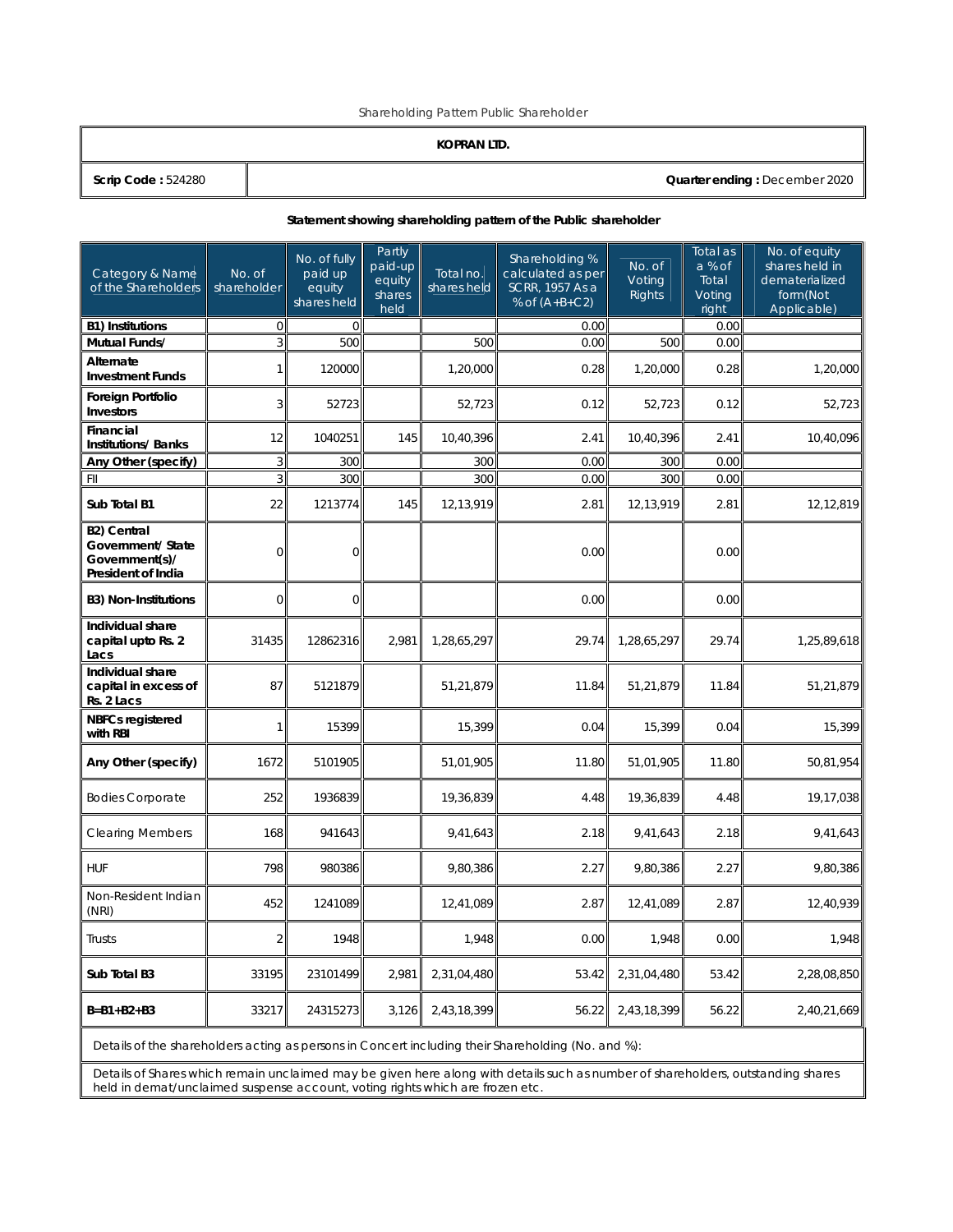### Shareholding Pattern Non Promoter-Non Public

|                           | KOPRAN LTD. |                               |
|---------------------------|-------------|-------------------------------|
| <b>Scrip Code: 524280</b> |             | Quarter ending: December 2020 |

### **Statement showing shareholding pattern of the Non Promoter- Non Public shareholder**

| Category &<br>Name of the<br>Shareholders(I) | No. of<br>shareholder(III) | No. of fully<br>paid up<br>equity<br>shares<br>held(IV) | Partly<br>paid-up<br>equity<br>shares<br>held(V) | Total no.<br>shares<br>$held(VII =$<br>$IV+V+VI$ | Shareholding %<br>calculated as per<br>SCRR. 1957 As a %<br>of $(A+B+C2)(VIII)$ | Number of equity<br>shares held in<br>dematerialized<br>form(XIV)(Not<br>Applicable) |
|----------------------------------------------|----------------------------|---------------------------------------------------------|--------------------------------------------------|--------------------------------------------------|---------------------------------------------------------------------------------|--------------------------------------------------------------------------------------|
| C <sub>1</sub><br>Custodian/DR<br>Holder     |                            | $\Omega$                                                |                                                  |                                                  | 0.00                                                                            |                                                                                      |
| C2) Employee<br><b>Benefit Trust</b>         |                            | 0                                                       |                                                  |                                                  | 0.00                                                                            |                                                                                      |